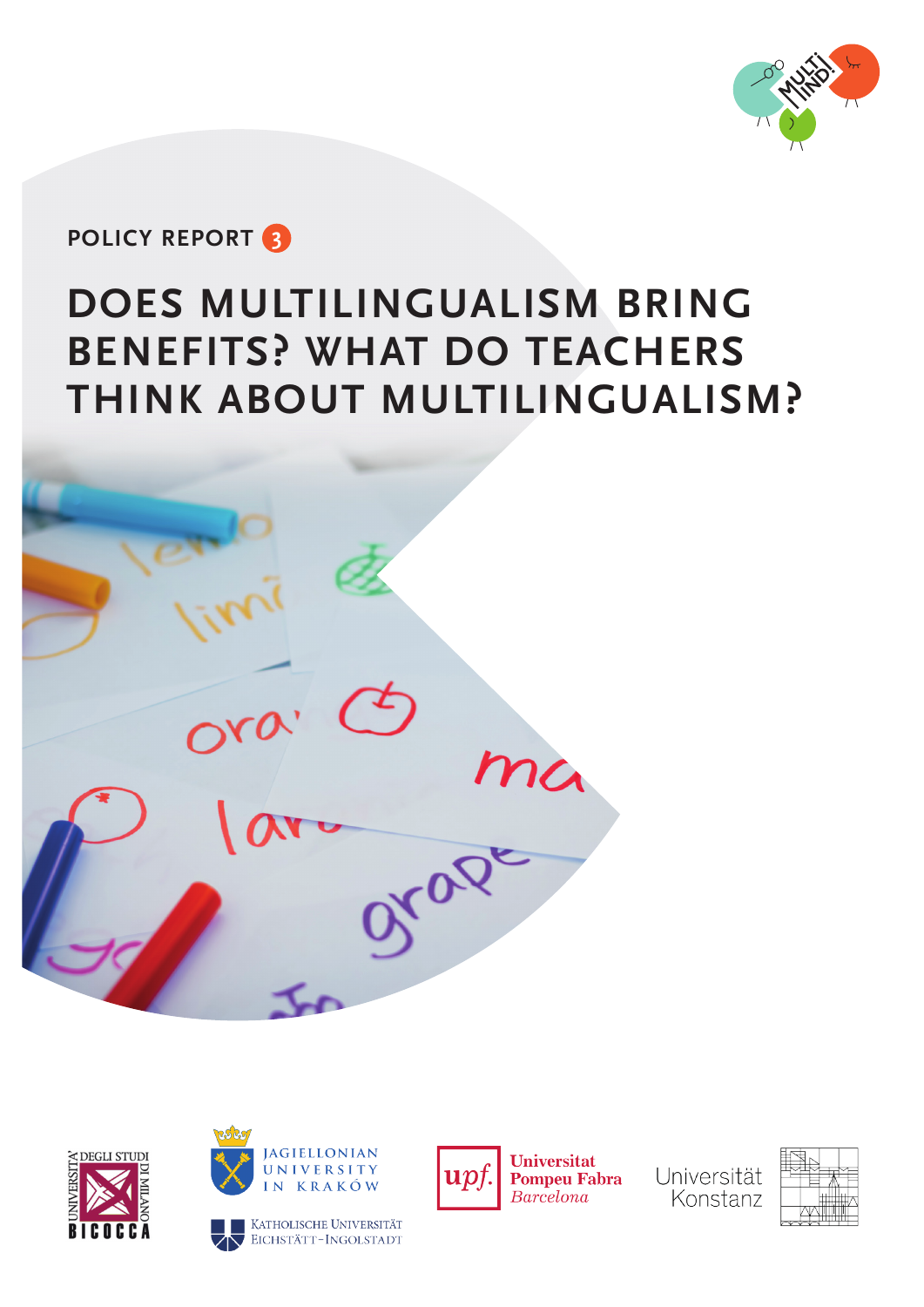### **POLICY REPORT 3**





### **INTRODUCTION**

This policy report addresses the possible benefits of multilingualism for the individual and the society as well as the perceptions of teachers about multilingualism. Given the increased linguistic diversity within classrooms in Europe and beyond, it is important for teachers, educators, and professionals working in educational settings, such as kindergartens and schools, to understand the benefits of multilingualism. This report includes evidence from previous research as well as from several studies within the framework of the project "The Multilingual Mind – MultiMind."

**MULTi**<br>**IIND!** is a research and training network that seeks fundamental breakthroughs in multilingualism research by adopting a multi-disciplinary perspective with the following main scientific themes: language learning, cognition, and creativity, language processing and the multilingual brain, multilingual cognition and society, language impairment in multilingual children, and multilingualism in migration and refugee settings

### **KEY FINDINGS**

### **Does multilingualism bring benefits?**

- Languages are tightly linked to each other, they can support understanding and learning of further languages
- Multilingual children are influenced by the grammar of their first language when listening to their second language
- Multilingualism increases brain plasticity and can be an advantage for further language learning
- Multilingualism brings benefits at the social level

### **What do teachers think about multilingualism?**

- Teachers' attitudes towards multilingualism and the integration of heritage languages in the school environment differ across European countries
- Teacher training on multilingualism can result in more positive teacher attitudes towards multilingualism

**Suggested Citation:** Rinker, Tanja; Papadopoulou, Despina; Ávila-Varela, Daniela; Bosch, Jasmijn; Castro, Sofia; Olioumtsevits, Konstantina; Pereira Soares, Sergio; Wodniecka, Zofia; Marinis, Theodoros. (2022). *Does multilingualism bring benefits? What do teachers think about multilingualism?* DOI: [10.48787/kops/352-2-1m7py02eqd0b56](https://kops.uni-konstanz.de/handle/123456789/57766)



**This work is licensed under a Creative Commons Attribution 4.0 International License.**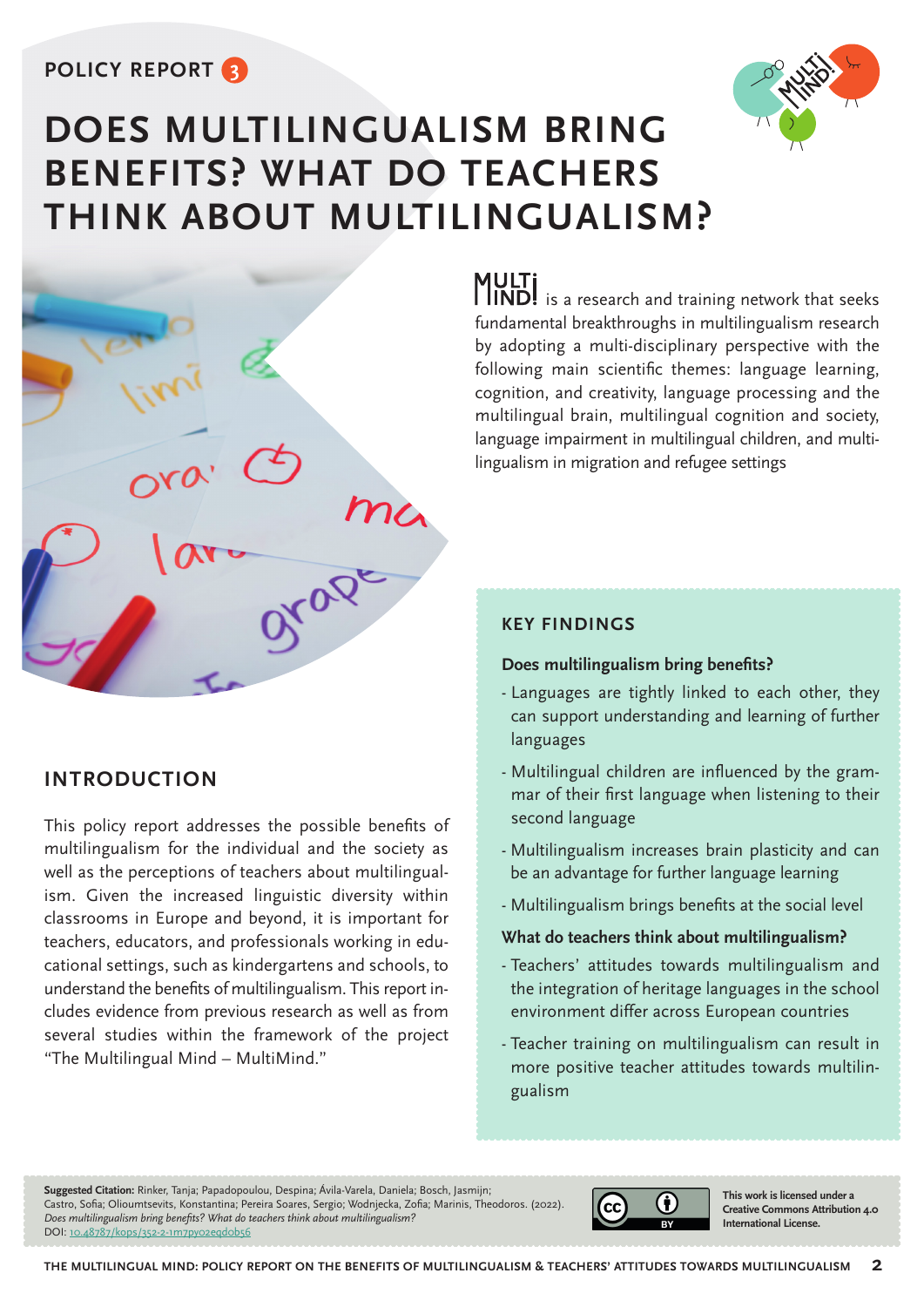

# **DOES MULTILINGUALISM BRING BENEFITS?**

### **BACKGROUND & CHALLENGES**

A large proportion of individuals living in Europe is multilingual; multilingualism is a priority for the European Union, as evidenced by the recommendation for children to learn two further languages apart from their mother tongue (COM(2017) 673). Foreign language learning in Europe is very widespread; a recent study shows that even in the UK a large portion of adults (80%) who were raised in monolingual households have learnt a foreign language and more than half of them use those foreign language(s) in their daily lives (Castro, Wodniecka, & Timmer, 2021).

Whilst foreign language learning of high prestige languages, such as English and French, is promoted in many countries from primary school onwards, support of the heritage languages of multilingual children is often neglected.

Although the type of multilingualism and language combinations vary, most teachers across Europe have multilingual students in their classroom. The Council of the EU released on 22.5.2019 a document on a comprehensive

approach to the teaching and learning of languages. According to this, member states should "value learners' linguistic diversity and use it as a learning resource, also involving parents and other carers and the local community in language teaching." Member states are encouraged to "advance research on and recommend the use of innovative, inclusive, multilingual didactics, such as the use of digital tools, integrated content and language learning, and renew initial teacher training". It also states that "the entire language repertoire of learners can be valued and promoted in school and also used as a pedagogical resource for further learning for all students" (Council of the European Union, 2019). However, this goal has not yet been reached.

Four projects within MultiMind have addressed the benefits of multilingualism in the individual and the society (Avila-Varela & Sebastian-Galles, 2021; Bosch & Foppolo, in press; Castro, Wodniecka, & Timmer, 2021; Castro, Bukowski, Lupiáñez, & Wodniecka, in prep; Pereira Soares et al., 2021, 2022).

### **DEFINITION OF TERMINOLOGY**

**First language:** A language acquired from birth in a naturalistic way.

**Heritage language:** A language acquired from birth in a naturalistic way within the family while growing up in an environment where another language is spoken by the majority of the population (e.g., Italian acquired by children of Italian origin living in Germany).

**Second language:** A language acquired after exposure to the first language.

**Foreign language:** A language learnt in a classroom environment, which is different from an individual's first language and also from the majority language (e.g., English learnt in a classroom environment in Greece, where the majority language is Greek).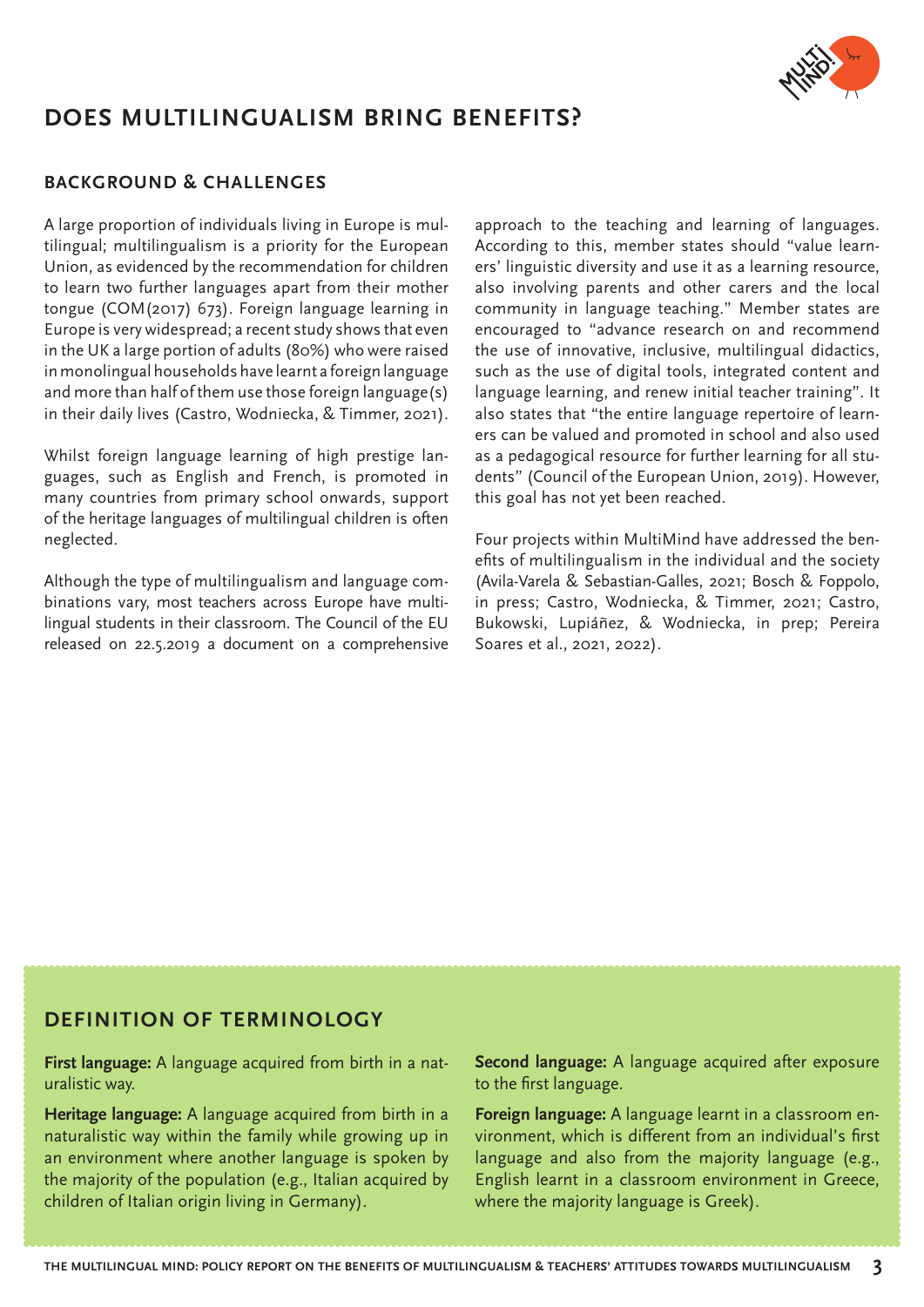

# **DOES MULTILINGUALISM BRING BENEFITS?**

### **KEY FINDINGS (EXTENDED) TEACHING SUGGESTIONS**

### **Languages are tightly linked to each other, they can support understanding and learning of further languages**

When young multilingual children hear a word in one language, they activate similar sounding words in the other language(s) they are acquiring (Avila-Varela & Sebastian-Galles, 2021). This indicates that languages are tightly linked to each other and can activate each other in the developing multilingual mind. Therefore, even if only one language is being used in the classroom, all other languages are active in the mind of multilinguals and can support their understanding and further language learning.

### **Multilingual children are influenced by the grammar of their first language when listening to their second language**

Multilingual children process sentences in a very efficient way; similarly to monolingual children, they rapidly anticipate upcoming words by relying on linguistic cues. However, multilingual children can be influenced by the grammatical properties of their first language when listening to their second language (cross-linguistic influence) (Bosch & Foppolo, in press; Bosch, Chailleux, Yee, Guasti, & Arosio, 2022).

### **Multilingualism increases brain plasticity and can be advantageous for further language learning**

When learning a new language, individuals who have acquired more than one language from an early age display early signs of multilingual language acquisition at the brain level in comparison to learners who have acquired a second language later on. Juggling two or more languages in the brain leads to functional brain adaptations (Pereira Soares et al., 2021, 2022, under review). A long life of multilingual experience can lead to delays of the symptoms of dementia (Vega-Mendoza, Alladi, & Bak, 2019).

### **Multilingualism brings benefits at the social level**

Multilingual speakers seem to express fewer stereotypes and prejudices than monolingual speakers. The reduced expression of stereotypes and prejudices observed in multilingual speakers appears to derive from multilinguals' cognitive flexibility (Castro, Bukowski, Lupiáñez, & Wodniecka, in prep.). This indicates that multilingualism may have benefits not only at the individual level but also at a more global societal level.

The students' linguistic repertoires can be a valuable resource in the classroom. Educators should find ways to support and capitalize on the languages of their multilingual learners from a very early age.

Teachers working with multilingual children should be aware that all grammars are active in the multilingual mind. Therefore, cross-linguistic influence is part and parcel of growing up multilingually. However, cross-linguistic influence does not impede language comprehension. Teachers can point out cross-linguistic differences between the languages spoken by students in the classroom to increase their metalinguistic awareness and support their language learning.

Supporting multilingual language acquisition from an early age can bring an advantage for further language learning because multilingualism increases brain plasticity. This can have long-term effects and protect from the symptoms of dementia.

Maintaining and supporting multilingualism in children and language learners can benefit the classroom and society in general by reducing stereotyping.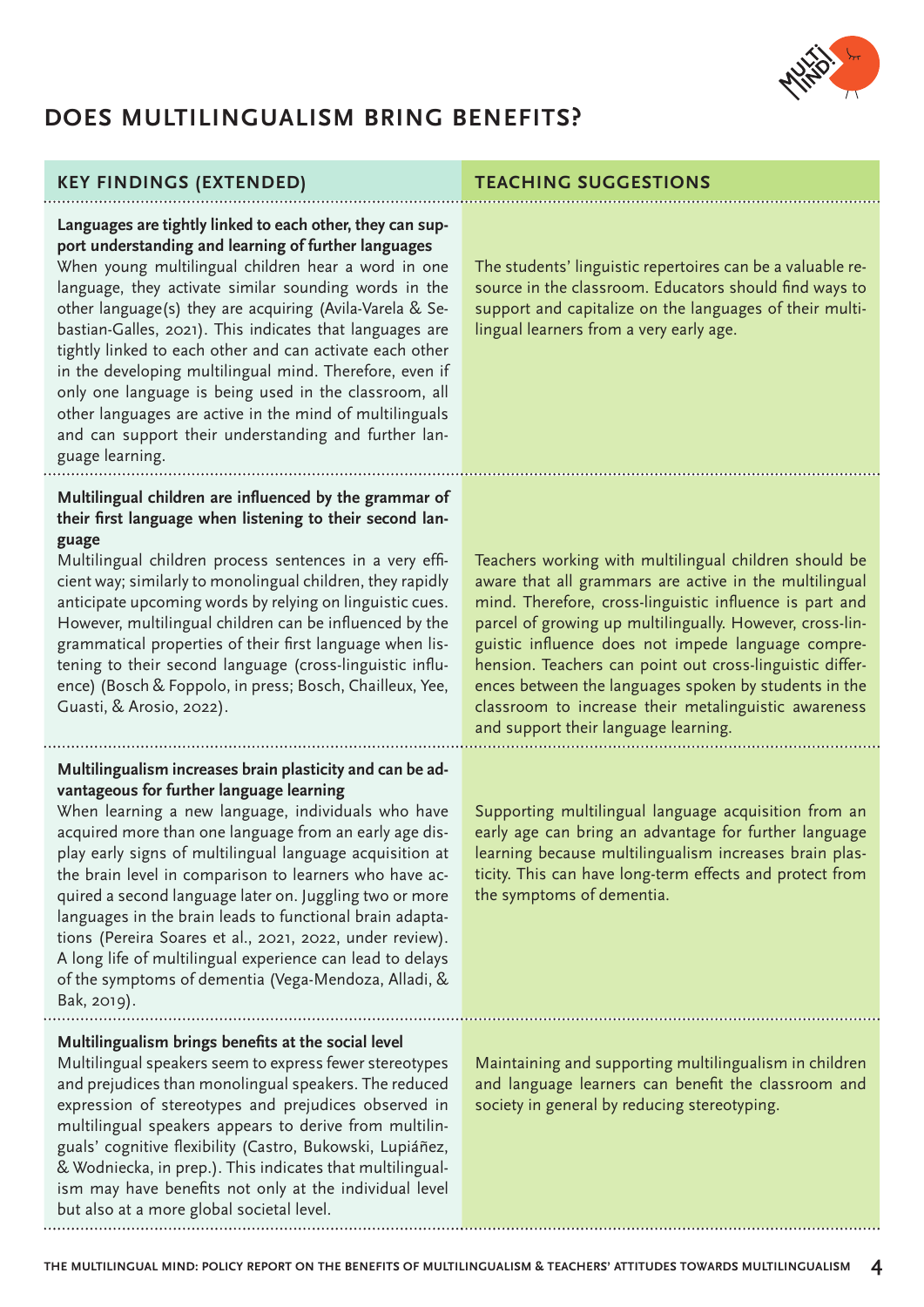### **POLICY IMPLICATIONS: DOES MULTILINGUALISM BRING BENEFITS?**



It is important to support the languages of multilingual learners from a very early age within the family, kindergarten and schools because multilingualism brings advantages to the individual and the society.

Using the students' linguistic repertoires, including their heritage languages, can be a valuable resource in the classroom.

## **WHAT DO TEACHERS THINK ABOUT MULTILINGUALISM?**

### **BACKGROUND & CHALLENGES**

The benefits of fostering multilingualism in the classroom are numerous: it gives multilingual students a chance to use all of their linguistic resources, it values all languages in the classroom, it helps maintain the heritage language(s) and cultural identity of all students, it increases students' well-being, and it fosters intercultural perspectives within the classroom (e.g. De Houwer, 2020).

Teachers are the most important individuals outside of the family for supporting multilingualism (Morys, 2014). Their attitudes towards multilingualism and the role of language(s) in different school subjects have an impact on teaching behaviour in linguistically heterogeneous contexts (Morys, 2014). International studies have shown that even within multilingual environments, the subjective beliefs of teachers are formed by their own set of linguistic and cultural experiences and are influenced by gender and their own multilingual background (Hachfeld et al., 2012; Morys, 2014; Pulinx et al., 2015).

There is a knowledge-action-gap. An important challenge is how to transform knowledge into action in the classroom. Whilst many teachers have a basic knowledge about multilingualism in the classroom, there is a gap between this knowledge and the actual behaviour towards multilingual students. An additional challenge is how to reach teachers after they have completed their formal training.

A questionnaire for primary and secondary education teachers across Europe within the project 'The Multilingual Mind' has brought a comparative European perspective on teachers' attitudes towards multilingualism.

Raising awareness of cross-linguistic differences between the languages spoken by students in the classroom can benefit the students' language learning.

### **KEY FINDINGS (EXTENDED)**

### **Teachers' attitudes towards multilingualism and the integration of heritage languages in the school environment differ across European countries**

In primary schools, there are notable differences between countries in teacher attitudes towards multilingualism. Support of heritage languages in Greece is more highly regarded than in Italy and the Netherlands. 70.2% of Greek teachers believe that children should have the opportunity to learn the heritage language at school compared to 26.3% in Italy and 14.3% in the Netherlands (Bosch, Olioumtsevits, Santarelli, Faloppa, Foppolo, & Papadopoulou, 2021).

In secondary schools, a large percentage of teachers in Belgium (77.3%) and Germany (52.9%) believe that heritage languages should not be used in school. In contrast, only a minority of primary school teachers in Italy (17.6%), the Netherlands (25.8%) and Greece (only 4.2%) have this view (Bosch, et al., 2021; Rinker & Ekinci, in prep; Pulinx et al., 2015). The country's context seems to have influenced the results. This may be related to the recent refugee/migration influx and the adaptation of teacher education (Bosch et al., 2021).

### **Teacher training on multilingualism can result in more positive teacher attitudes towards multilingualism**

Teacher training in the area of multilingualism is a strong predictor of positive attitudes towards multilingualism. This is regardless of the country of residence, as primary school teachers who received training on multilingualism have had significantly more positive attitudes than those who did not receive any (Bosch, et al., 2021).